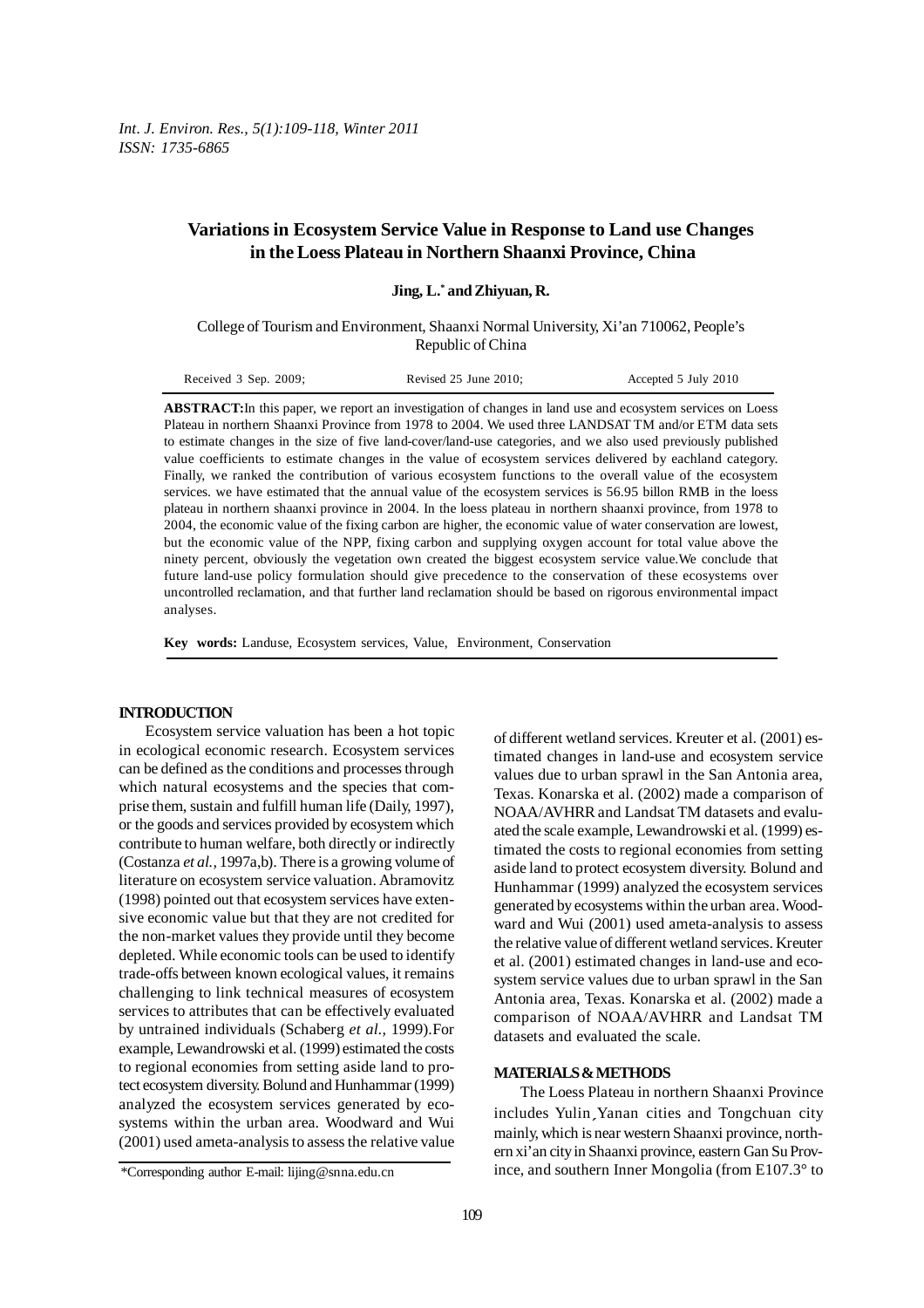E111.4° and from N34.8° to N39.59°) (Fig. 1). It covers 83990.067km2 , and accounts for 40.81% of the total area in Shaanxi Province. The population is 6059000, which accounts for 17.31% of the total population in Shaanxi Province. The kind of physiognomy is complicated and various, including the transitional region of the sand and wind, the hilly-gully fragile region, the pimple mound region from North to South. The land use patterns are varied. It is obvious that the mixture of farmmeadow zone and farm-forest zone. The soil erosion and hazards of sand storms have been serious for a long time. The loess hills districts, where the forestgrassland of temperate zone distributed, is the transitional region from forest to grassland. There are certain differences between the western and the eastern. There is hay region along the Great Wall in northern Shaanxi Province. In this southern district, the type of vegetation is summer green foliage forest of the temperate zone, which distributes on Huanglong Mountain and Ziwu Hill mainly.

The data used to estimate changes in the size of various ecosystems were extracted from three cloudfree LANDSAT Thematic Mapper (MSS, Tm and ETM)<br>images obtained in 1978, 1990 and 2004, Although these images obtained in 1978, 1990 and 2004. Although these<br>satellite images were pre-geo-referenced, they could satellite images were pre-geo-referenced, they could not be compared directly because the coordinate reference system and resolution used in each image was not consistent. To reduce potential position errors

between the three data sets, we used a three-step image preparation procedure. First, we identified the X and Y coordinates of pairs of points that represent prominent features on both the 2004 ETM image and the 1:100,000 topographic map of Shaanxi Province (Shaanxi Province Municipal Institute of Surveying and Mapping). Second, we used the same topographic map as the geo-referenced standard together with the GEOREFERENCING and RESAMPLING modules of IDRISIs Release 2 software (Clark Labs, 2001) to resample the 2004 ETM data set into a Universal Transverse Mercator (UTM) coordinate system. Next, using the same procedure as in the second step and the georectified 2004 data as the master dataset, we resampled and rectified the 1990 and 1997 TM RAW images. Average root mean square (RMS) error of less than 0.5 in step 2 and 3 is achieved for all the images and the pixel size was kept as  $30\text{--}30\text{m}^2$ .

In this study, the data sets were reclassified into eight categories, including Cultivated land, Garden, Forest, Grassland, Residential and traffic land, Water body, Sand, and Unused land (Table 1). The land use map was then edited, calibrated and coded in ARCVIEWGIS software for the subsequent calculation of ecosystem service value and spatial analysis. In order to obtain ecosystem values for each of the five land-cover categories used to classify the LANDSAT datasets, an ecosystem services valuation



**Fig. 1. The regional map of loess plateau in northern shaanxi province**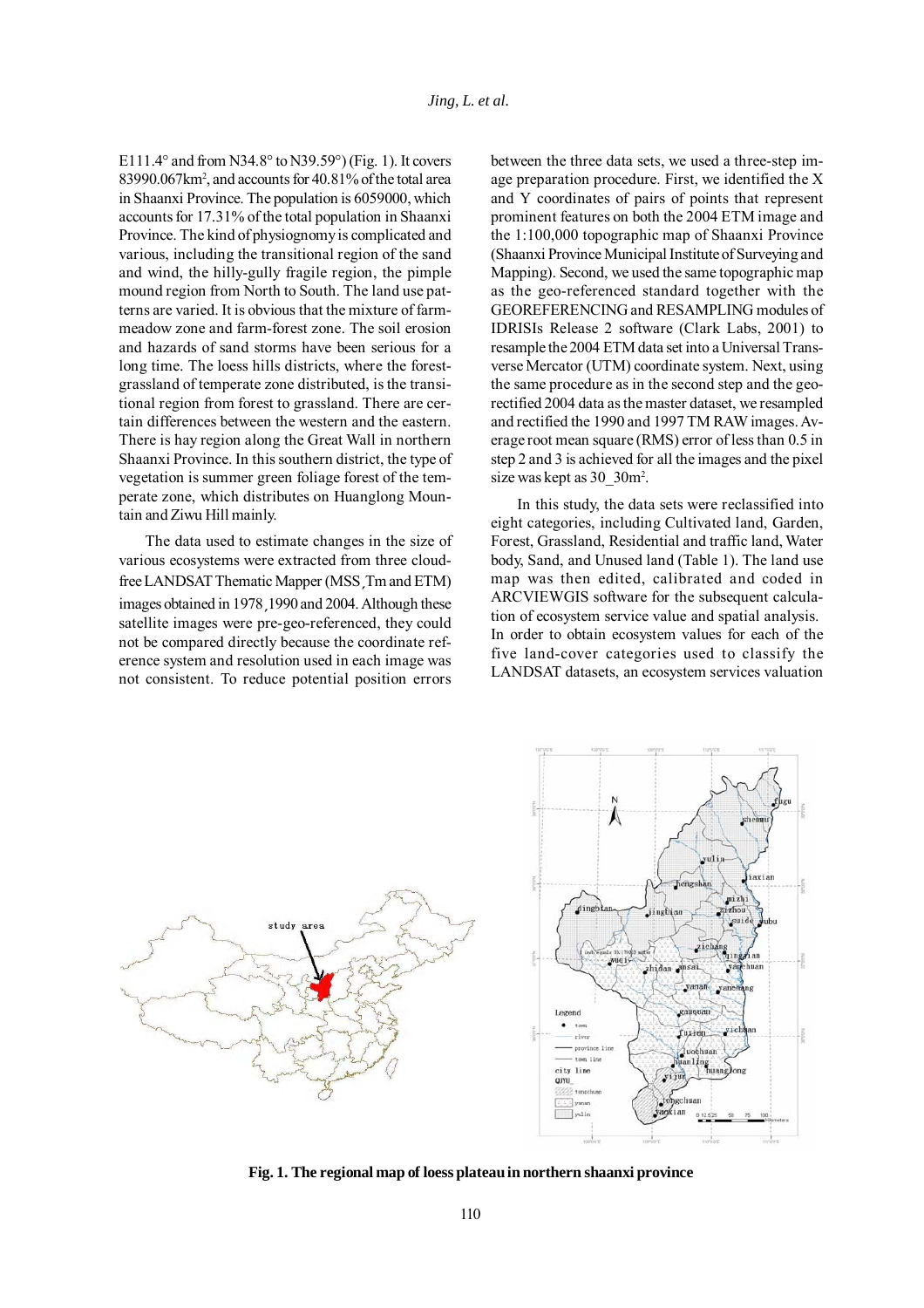| Land use                     | Area $(hm^2)$ |
|------------------------------|---------------|
| Cultivated land              | 1806035.17    |
| Garden                       | 278152.97     |
| Forest                       | 2937199.27    |
| Grass land                   | 2753420.42    |
| Residential and traffic land | 220242.11     |
| Sand                         | 114334.17     |
| Water body                   | 100018.88     |
| Unused land                  | 188603.70     |

**Table1. Land use category in loess plateau in northern shaanxi province**

model was prepared.

Landuse can make use of energy of sunlight and make inorganic compound, such as  $CO_2$  and  $H_2O$ , into organic compound. The process is the most primary and important functions of landuse. It provides primary organic matter and energy for human beings so production capacity of vegetation is called net primary productivity (NPP). NPP refers to various organic matters, including branches, leaves and roots, etc. produced by green plants in unit area and unit time. It reflects production capacity of landuse in a certain natural environment.

Under the natural environment condition, the production capacity of the landuse is limited besides by biological characteristic and soil characteristic of the landuse itself, and affected by climate factor mainly. So it is possible to estimate the net primary productivity of landuse, through the analysis on the correlation between the plant material production and the climate factors including mainly solar radiation, temperature, precipitation. The original model of NPP is aimed at one country or the world, not a region. So in the case study of Loess Plateau in northern Shaanxi Province, an improved model of net primary productivity of landuse (Sun and 2000; Zhou and Zhang 1996; Zhu 1993) is set up by combining ecological characteristics of landuse with energy balance, water balance and the model of regional evapotranspiration and can be applied to different ecological regions. The model is as follows: (1)

$$
NPP = RDI \times \frac{r \times Rn(r^2 + r \times Rn + Rn^2)}{(Rn + r)(Rn^2 + r^2)} \times
$$
  
 
$$
Exp(-\sqrt{9.87 + 6.25 \times RDI})
$$

$$
RDI = \frac{R_n}{L} \times r \tag{2}
$$

$$
R_n = R_a (1 - V^{'}) - I \tag{3}
$$

$$
I = (0.39 \times T_a - 0.05 \times \delta \times e_a 0.5) \times
$$
  
(0.10 + 0.9 ×  $\frac{n}{N}$ ) × (s ×  $\frac{\delta}{4.18}$ ) (4)

Where *NPP* is net primary productivity of landuse (t/ hm<sup>2</sup>·a); *RDI* is proper degree of dryness; *r* is rainfall (mm);  $R_n$  is net radiant intensity (kcal/hm<sup>2</sup>); *L* is latent heat of water evaporation; *Ra* is total radiation; *I* is effective radiation of long wave; *V'* is surface reflectivity, generally which equals to 0.2; *n/N* is percent of sunlight; *Ta* is air temperature;  $e_a$  is the mean annual water vapor pressure; δequals to 1353.73w·m-2; s equals to  $0.567 \times 10^{-4}$ e·cm<sup>-1</sup>·s<sup>-1</sup>·d<sup>-1</sup>(Li, 1999). The value of *NPP* of landuse can be replaced by energy equal to goods. Natural energy, such as coal, oil and gas, transformed by organic matter, has its market price. So the value of goods produced by landuse can be calculated by price of energy. The formula is as follows:

$$
V = \frac{AQ_1}{BQ_2} \times P_c \tag{5}
$$

Where *V* stands for the value of organic matter (in Chinese currency RMB, 8.3 RMB=US\$1); *A* stands for dry weight of organic matter; *B* stands for quality coefficient of coal, and it equals to 1 for standard coal; *P<sub>c</sub>* stands for market price of standard coal;  $Q<sub>i</sub>$  is quantity of heat amount to dry weight of organic matter; and *Q1* equals to 6.7KJ/G;  $Q_2$  is quantity of heat amount to standard coal, and  $Q_2$  equals to  $10$ KJ/G (Li, 1999).

At present, the theoretical research on the function of landuse's water conservation already becomes more and more ripe domestically and internationally. Water conservation through landuse has two kinds of research approaches: One kind is a water balanced approach of regional landuse; One kind is calculated according to the water power of landuse's soil and the flow of landuse area. According to the actual conditions and special geographical position in Loess Plateau, this research is to utilize the second kind of method to calculate. Water conservation through landuse is made up of three parts: canopy interception, litter containment and soil containment (Lee 1980; Ma 1993). The goods model is as follows:

$$
Q_t = W_1 + W_2 + W_3 \tag{6}
$$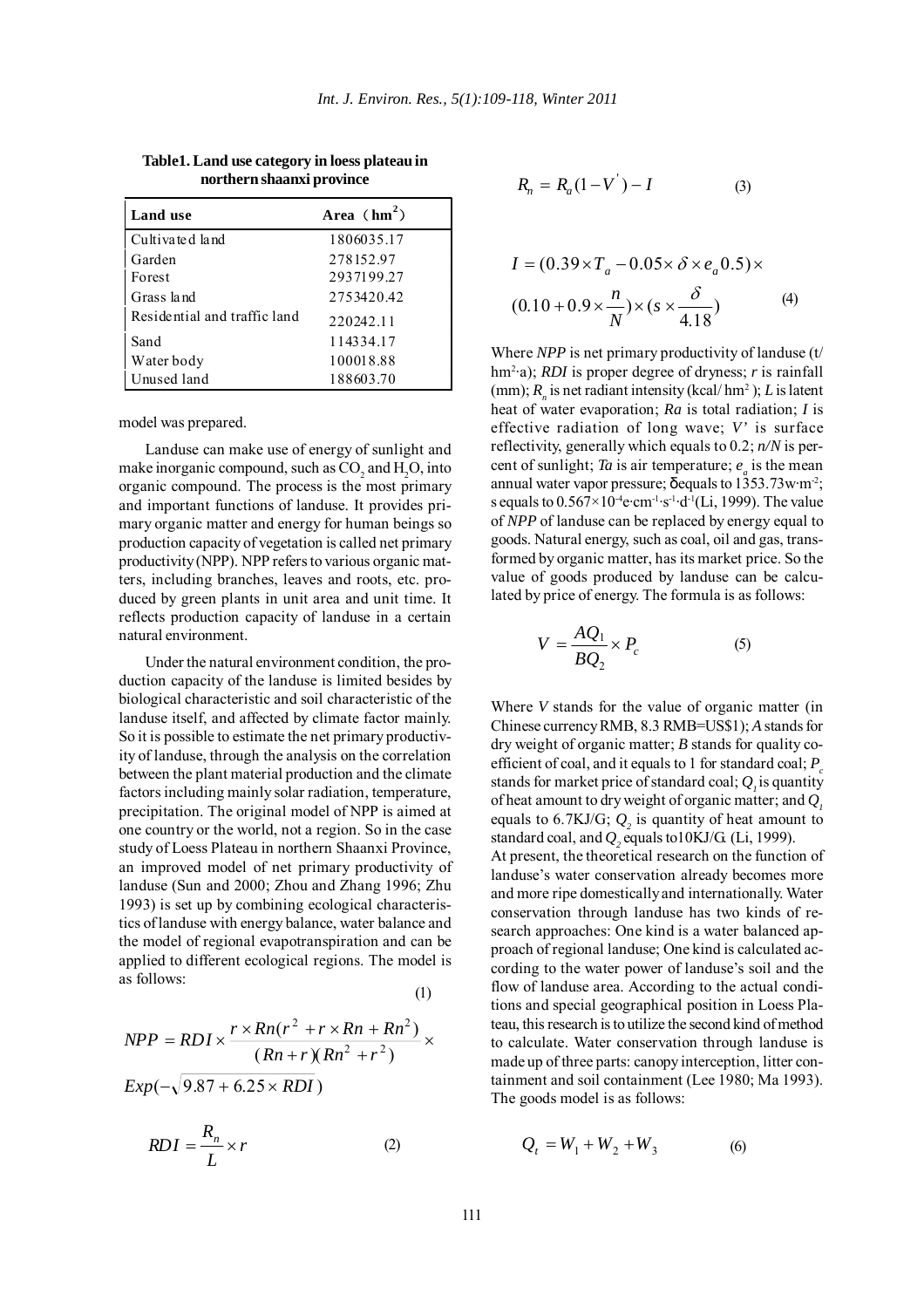Where  $W_p$ ,  $W_2$ ,  $W_3$  refer to amount of canopy, litter and soil respectively.  $Q_{\iota}$  refers to the total amount of water conservation.

One of the calculating method on the value of landuse's water conservation is the alternative project . The alternative project is a water storage project which constructed with technology and conserved water with the same as amount of the landuse. Because the investment value of the project can be calculated easily, it is possible to use the price of this alternative project to estimate the value of landuse's water conservation. In addition, according with local actual conditions, it should be considered whether people have payable aspiration for this project and how have done it. (Li 1999), To resolve the qustion of pepole's payable aspiration, the equaiton is multiplied by the coefficient of development stage l. The coefficient of development stage stands for the relative level of people's payable aspiration on a certain sale. In this region and on this time, the coefficient of different development stage l is about 0.15. The valuation method of landuse ecosystem services for water conservation can be described by the following equation:

$$
V = l \times \frac{Q_t}{Q_g} V_g \tag{7}
$$

Where *V* is the value of water conservation (in RMB unit),  $Q_i$  is the total amount of water conservation,  $Q_g$ is water capacity of alternative project,  $V_{g}$  is the value of alternative project, *l* is coefficient of different development stage, here it is 0.15.

The amount of soil conserved by landuse ecosystems can be estimated by the difference between potential soil erosion and real soil erosion. (Xiao and Ouyang 2000; Zhou and Li 2000). Real soil erosion refers to amount of soil erosion at current surface covering. Potential soil erosion is amount of soil erosion without covering and influenced by land management. Up to now, the common soil corrodes equation is the experience model used most extensively, which is set up on the basis of the theory of soil corrodes and a large number of observing statistical data on the spot. The model is:

$$
A_c = A_p - A_r \tag{8}
$$

$$
A_p = R \times K \times L \times S \tag{9}
$$

$$
A_r = R \times K \times L \times S \times C \times P_s \tag{10}
$$

Where  $A_c$  is the amount of soil conservation (t/hm<sup>2</sup>·a);  $A_p$  is amount of potential soil erosion (t/hm<sup>2</sup>·a);  $A_r$  is the

amount of real soil erosion  $(t/hm^2 \cdot a)$ ; *R* is erosion index by rainfall (Ft·T·In/A·h); *K* is soil erosion factor; L is length of slope, *S* is slope; *C* is vegetation cover factor;  $P_s$  is soil conservation measure factor.

Once landuse are destroyed, their function of conserving soil will weaken or disappear, therefore it will produce a series of serious consequences, which shown mainly as: depositted by the sediment accumulation, service life of the irrigation works is shortenned; Soil erosion makes a large amount of land desertification; The land nutrient loss and fertility drop. So, using market price, opportunity cost and alternative project, the value of landuse's soil conservation is calculated on its role in conserving soil fertility, reducing land abandon and reducing sediment accumulation.

Soil erosion makes a great deal of nutrient matter lose, especially *K, P* and *N*. The content of *K, P* and *N* varies greatly in different soil types. Based on GIS, the mean value of *K, P* and *N* in various landuse ecosystems is calculated. The value model of soil fertility conserved by landuse ecosystems is as follows:

$$
E_f = \sum A_c \times C_i \times P_i (i = N, P, K) \tag{11}
$$

Where  $E<sub>i</sub>$  is the value of soil fertility conservation (in RMB unit);  $A_c$  is amount of soil conservation;  $C_i$  are pure content of *N, P, K; P<sub>i</sub>* are the price of *N, P, K* (in RMB unit).

Land area abandoned by soil erosion can be calculated by amount of soil conservation and the average thickness of surface soil (0.6m). Using opportunity cost, the annual loss value caused by land area abandon can be calculated.

Where  $E<sub>i</sub>$  is the value of soil fertility conservation (in RMB unit);  $A_c$  is amount of soil conservation;  $C_i$  are pure content of *N, P, K; P* are the price of *N, P, K* (in RMB unit).

Land area abandoned by soil erosion can be calculated by amount of soil conservation and the average thickness of surface soil (0.6m). Using opportunity cost, the annual loss value caused by land area abandon can be calculated.

$$
E_s = A_c \hat{A} \rho_i \hat{A} 0.6 \hat{A} B_r
$$
 (12)

Where  $E<sub>s</sub>$  is the annual loss value caused by land area abandon (in RMB unit),  $A<sub>c</sub>$  is amount of soil conservation (ton),  $B_r$  is annual income from forestry (RMB/ hm<sup>2</sup>),  $\rho$  is soil bulk density (t/m<sup>3</sup>).

According to law of mud and sand motion in major valleys in china, 24% of mud and sand accumulates in reservoirs, rivers and lakes. The value of reducing sedi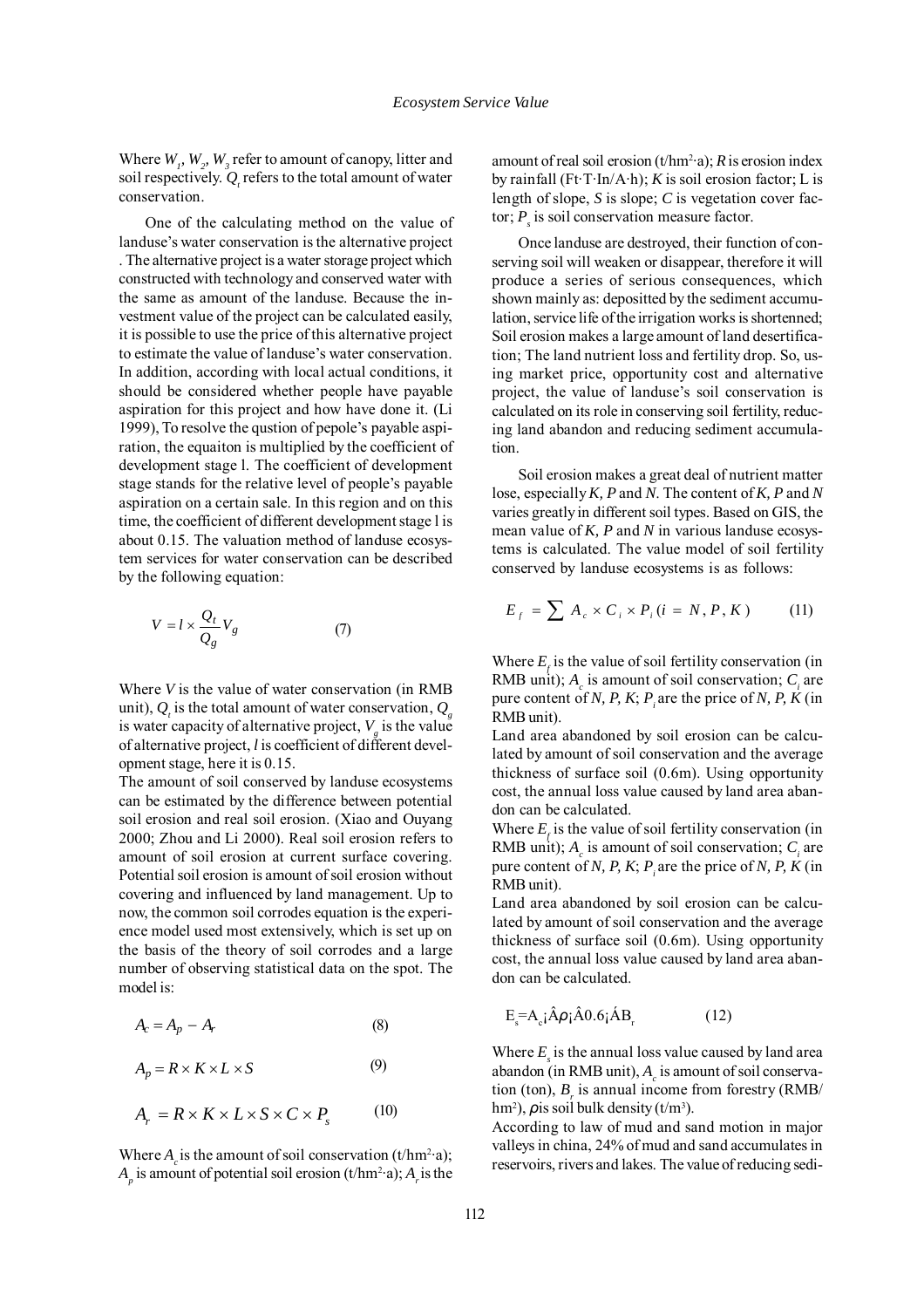ment accumulation by landuse ecosystem can be calculated by water storage cost. The model is as follows:

$$
E_n = A_c \hat{A} \rho_i \hat{A} 24\% \hat{A} C_r \tag{13}
$$

Where  $E_{n}$  is the value of reducing sediment accumulation (in RMB unit), A<sub>c</sub> is amount of soil conservation(ton),  $C_r$  is reservoir construction cost  $(RMB/m<sup>3</sup>)$ ,  $\rho$  is soil bulk density (t/m<sup>3</sup>).

There are three methods of assessing the economic value of landuse ecosystem's fixing carbon and supplying oxygen, which are based on (1) the formula of photosynthesis and respiration;  $\circled{2}$  the test and survey; and  $\Im$  a mathematical model (Thomas, 1990; Ian, 1991; Titus, 1992; Robert,1993). In this study, we adopted the method based upon the formula of photosynthesis and respiration.

Based on net primary productivity of natural landuse, using equation of photosynthesis, dry matter per kg produced by landuse ecosystem can fix carbon 1.63kg. By analogy, carbon fixed by various types of landuse can be calculated. The value of carbon fixation can be estimated by using reforestation cost. In this study, reforestation cost adopts 260.90 RMB/TC. ( Chen and Zhang, 2000 ; Li, 1999; Ouyang, 1999).

Using equation of photosynthesis, dry matter per kg produced by landuse ecosystem can supply oxygen 1.2kg. By analogy, oxygen supplied by various types of landuse can be calculated. The value of oxygen supply can be estimated by using reforestation cost and industrial method of making oxygen. In this study, reforestation cost and making oxygen cost adopts 260.90 RMB/TC, 0.4RMB/kg, respectively. Model of Sand-fixing is at least the function of wind speed, air relative humidity, average particle size of soil, soil hardness, vegetation coverage, man-made surface structure damage rate, slope of, the expression as follows:

$$
f = 3.91 \times (1.0413 + 0.0441\theta + 0.0021\theta^2 - 0.0001\theta^3)[V^2(8.2 \times 10^{-5})^{VCR} \times SDR^2 / (H^8 \cdot d^2 \cdot F)]
$$
\n(14)

Qn the base of the time and spatial scales in the amount of sand lost in an instant point, the model uses the integral method to solve ,the final obtained model expressions as follows:

$$
Q = \iiint\limits_{t,x,y} \{3.9(1.0413 + 0.0444\theta + 0.0021\theta^2 - 0.0001\theta^3)\}
$$

$$
[V^2 \frac{(8.2 \times 10^{-5})^{VCR} \cdot SDR^2}{(H^8 \cdot d^2 \cdot F)}, x, y, t\} dx dy dt
$$
\n(15)

Where: Q- the amount of loss sand (t); V-wind speed  $(m/s)$ ; H-air relative humidity  $(\%)$ ; VCR- vegetation cover (%); SDR-artificial surface structure breakage rate (%); d-average particle size (mm); F-soil hardness (N/cm<sup>2</sup>); θ-slope ( $\circ$ ); x-km; y-km; ts;

The expected return of capital can be used to evaluate the value of Sand-fixing. According to  $\sqrt{\frac{S}}$  (Shaanxi  $\sqrt{\frac{S}}$ ) from 1978 to 2004, in Yulin city, desert the sand into agricultural land to restore 34.5 thousand yuan / hm<sup>2</sup>, and then set the discount rate was 7%,so calculate the value of Sand-fixing in loess plateau in northern shaanxi province.

Once the ecosystem service value of one unit area for each land use category has been extracted, the service value for each land use category, and service function are given in Eqs.  $(16)$ ,  $(17)$  and  $(18)$ .

$$
ESV_k = \sum_{f} A_k \times VC_{kf} \tag{16}
$$

$$
ESV_f = \sum_k A_k \times VC_{kf} \tag{17}
$$

$$
ESV_f = \sum_{k} \sum_{f} A_k \times VC_{kf} \tag{18}
$$

 $\mathrm{ESV}_{k}$ ,  $\mathrm{ESV}_{f}$  and  $\mathrm{ESV}$  refer to the ecosystem service value of land use category "k", value of ecosystem service function type "f" and the total ecosystem service value respectively.  $A_k$  is the area (ha) for land use category "k" and VC<sub>kf</sub> the value coefficient (Yuan·ha<sup>"1</sup>·a<sup>"1</sup>) for land use category "k", ecosystem service function type  $"f$ 

#### **RESULTS & DISCUSSION**

Due to uncertainties in the estimated area of land use, observation of changes in the area of land use categories must be treated with caution. However, if the magnitude of the estimated changes in land use is substantial, it may still be possible to draw general inferences about the effect of perceived changes in land use patterns on ecosystem services (Congalton and Green, 1999; Kreuter *et al.,* 2001). The statistics of the land use changes can be seen from Table 4. Forest comprises the largest portion of the total area, over 31.1% of the total area (Table 4). This Forest is located in the southeast part of Loess Plateau in Northern Shaanxi Province (Fig. 2). The area of Forest was 2611289.60 ha in 1978 and 2937199.27 ha in 2004, increasing by 325909.67 ha, at an average increasing rate of 0.48% per year. The area of garden was very small, only 56389.60 ha in 1978 and increasing to 278152.97 ha in 2004. the average annual increasing rate was 15.13% per year. The estimated size of Grass land was relatively large, 2512589.56 ha in 1978 and increasing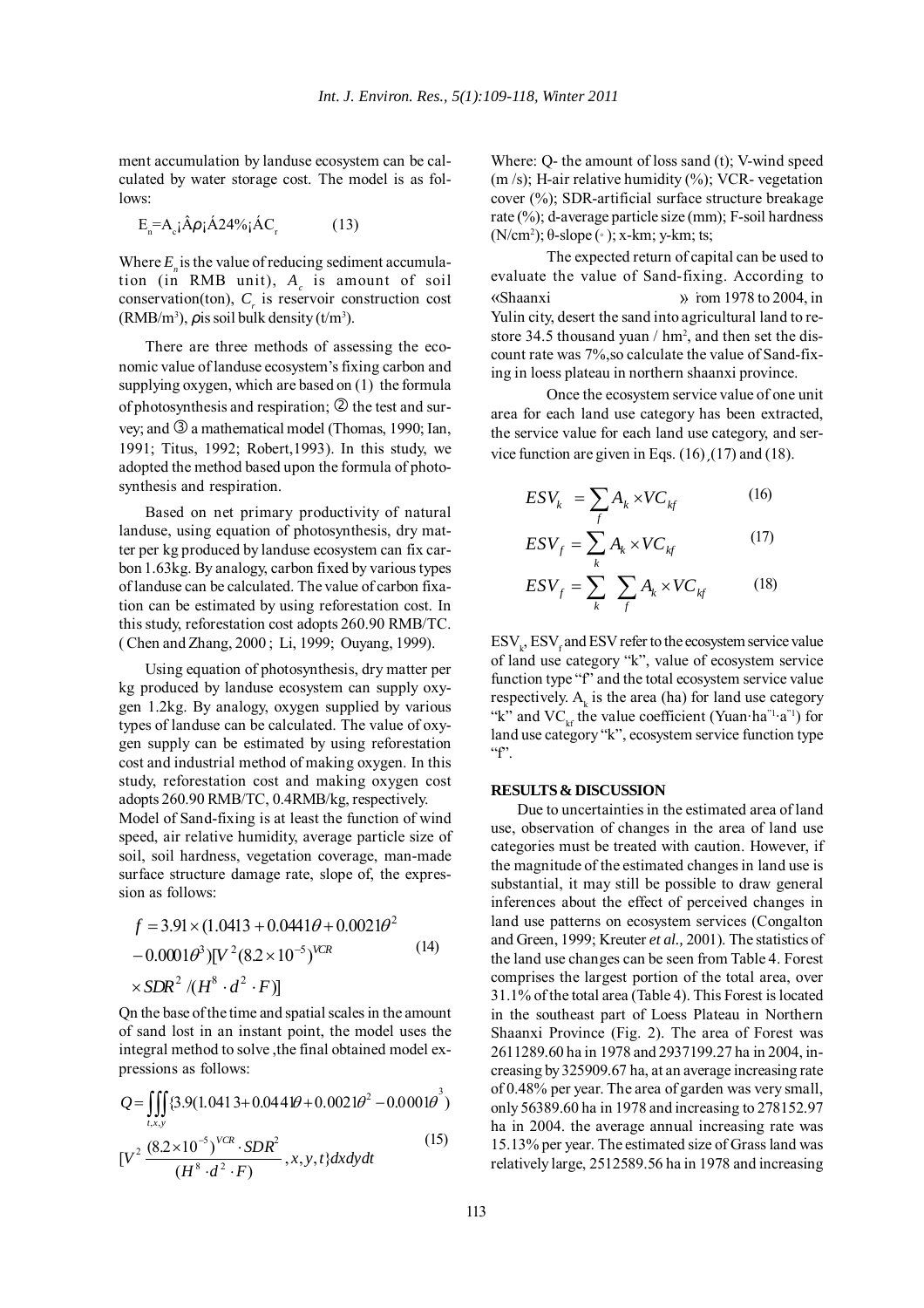to 2753420.42 ha in 2004, about 38% of the total area. The area of Cultivated land was 2539500.87 ha in 1978 and 1806035.17 ha in 2004, with a decrease of 733465.7 ha, by about 28.88%, and the average annual decreasing rate was 1.11% per year. The aggregate area of water body was only about 1% of the total area in Loess Plateau in Northern Shaanxi Province. During the urban development, the area of unused land decreased greatly while the Residential and traffic land increased. From 1978 to 2004, unused land decreased by 92470.39 ha, leaving only 188603.7ha in 2004, 2% of the total area. The averaged annual decrease rate was 1.26% per year. Residential and traffic land increased in area from 188634.54 ha in 1978 to 220242.11 ha in 2004, increasing by16.76%, with an average growth rate of 0.64% per year. Overall, Cultivated land, Forest and Grass land were the primary land use categories when the area was considered, contributing to about 80% of the total land use area in Loess Plateau in Northern Shaanxi Province. During 1978 to 2004, Forest and Grass land tended to increase in area while Cultivated land tended to decrease (Table 2).

In order to obtain ecosystem services values for various ground cover types, the eight land cover categories used to classify the LandSat TM data sets were compared with the 16bimes identified in Costanza et al's ecosystem service valuation model.

Using the estimated change in the size of each land cover category, together with the ecosystem service value coefficients from 1978 to 2004, reported in Table 3. we found that land-use changes in the 83990.067km2 of our study area resulted in a 46347 million yuan in 1978; the ecosystem service value in 1990 are 71649 million yuan, its average annual rate of increase is 2.94%; the ecosystem service value in 2004 are 56955 million yuan, its average annual rate of decline is 2.580%. but the ecosystem service value in the loess plateau in northern Shaanxi Province increased by 18.63% in the entire 26 year. Each kind of landuse category provides the difference of ecosystem service value, except nu-landuse, other land category of service values all are increasing.

Look from various functions of the landuse service value, from 1978 to 2004, the economic value of the fixing carbon are higher, the economic value of water conservation are lowest, but the economic value of the NPP, fixing carbon and supplying oxygen account for total value above the ninety percent, obviously the vegetation own created the biggest ecosystem service value. Simultaneously also ecological environment in the loess plateau in northern Shaanxi Province destroyed quite seriously, the economic value of water conservation during 26 years were less.

Each kind of land type provides the ecology service value( $\mathrm{ESV}_f$ ) is difference, it shows to the ecology service value contribution rate like chart(Table 4). The forest contribution rate is above 45%, the Grass land ecology service contribution rate occupies to the second, the cultivated land contribution rate occupies to the third, the water body contribution rate is smallest. The landuse type contribution rate compared from 1978 to 1990 may see the pastures increases the scope is biggest, was 6.07%, this for many years has continued with the loess plateau in northern Shaanxi Province various local government unceasingly to plant the grass has the close relations. The reduction of for-

| Landuse                            | 1978         |               | 1990                   |               | 2004         |               | 1978-2004     |         |
|------------------------------------|--------------|---------------|------------------------|---------------|--------------|---------------|---------------|---------|
| c at egor ies                      | $Area(hm^2)$ | $\frac{6}{6}$ | Area(hm <sup>2</sup> ) | $\frac{0}{0}$ | $Area(hm^2)$ | $\frac{0}{0}$ | $\frac{6}{6}$ | $\%$ yr |
| Cultivated la                      | 2,539,500.87 | 30.24         | 2,364,548.97           | 28.15         | 1,806,035.17 | 21.50         | $-28.88$      | $-1.11$ |
| Garden                             | 56,389.60    | 0.67          | 68,307.80              | 0.81          | 278,152.97   | 3.31          | 393.27        | 15.13   |
| Forest                             | 2,611,289.60 | 31.09         | 2,644,288.81           | 31.48         | 2,937,199.27 | 34.97         | 12.48         | 0.48    |
| Grass land                         | 2,512,589.56 | 29.92         | 2,690,611.36           | 32.03         | 2,753,420.42 | 32.78         | 9.58          | 0.37    |
| Residential<br>and traffic<br>land | 188,634.54   | 2.25          | 192,905.75             | 2.30          | 220,242.11   | 2.62          | 16.76         | 0.64    |
| Sand                               | 112,365.85   | 1.34          | 118,956.47             | 1.42          | 114,334.17   | 1.36          | 1.75          | 0.07    |
| Water body                         | 98,060.57    | 1.17          | 98,080.29              | 1.17          | 100,018.88   | 1.19          | 2.00          | 0.08    |
| Unused land                        | 280,176.09   | 3.34          | 221,307.26             | 2.63          | 188,603.70   | 2.25          | $-32.68$      | $-1.26$ |
| Total Area                         | 8399006.68   | 100           | 8399006.69             | 100           | 8399006.67   | 100           |               |         |

**Table 2. Area changes of landuse in Loess Plateau in Northern Shaanxi Province**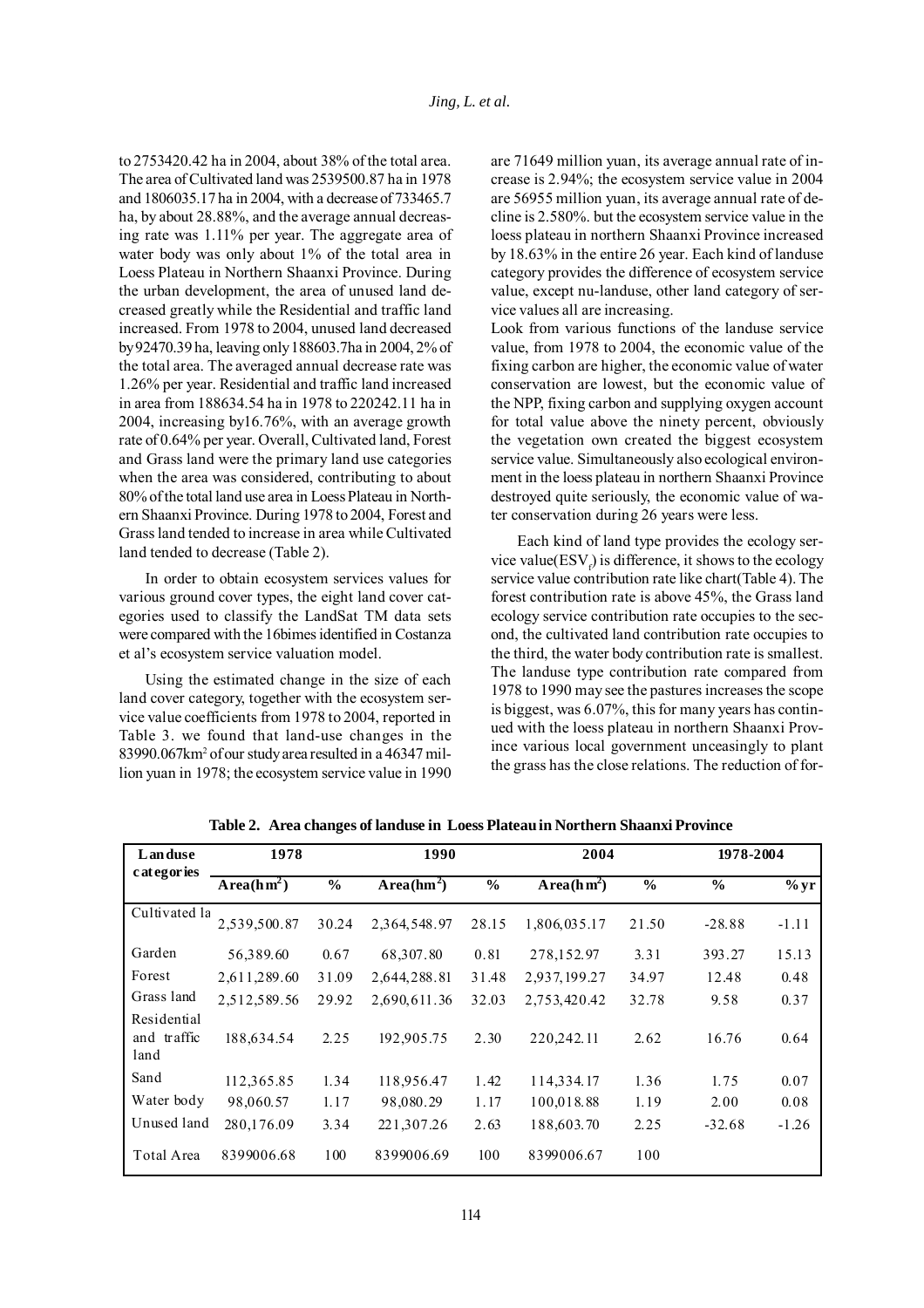

Shaanxi Province from 1978 to 2004

| Fig. 2. The distribution of ecosystem service value in the loess plateau in northern |  |
|--------------------------------------------------------------------------------------|--|
|                                                                                      |  |

| Land use                    | <b>ESV</b> in 1978<br>$(\times 10^8$ yuan) | <b>ESV</b> in 1990<br>$(\times 10^8$ vuan) | <b>ESV</b> in 2004<br>$(x108$ yuan) | $1978 - 1990$<br>$\left( \frac{9}{0} \right)$ | 1990 - 2004<br>$\left( \frac{0}{0} \right)$ | 1978 - 2004<br>(%) |
|-----------------------------|--------------------------------------------|--------------------------------------------|-------------------------------------|-----------------------------------------------|---------------------------------------------|--------------------|
| Cultivated land             | 76.529                                     | 135.519                                    | 79.407                              | 43.53                                         | $-70.66$                                    | 3.62               |
| Garden                      | 1.012                                      | 2.667                                      | 7.724                               | 62.06                                         | 65.47                                       | 86.90              |
| Forest                      | 253.223                                    | 330.264                                    | 315.251                             | 23.33                                         | $-4.76$                                     | 19.68              |
| Grass land                  | 131.592                                    | 246.938                                    | 166.020                             | 46.71                                         | $-48.74$                                    | 20.74              |
| R esidential<br>and traffic | 0.359                                      | 0.357                                      | 0.444                               | $-0.56$                                       | 19.47                                       | 19.03              |
| land                        |                                            |                                            |                                     |                                               |                                             |                    |
| Sand                        | 0.189                                      | 0.232                                      | 0.233                               | 18.42                                         | 0.10                                        | 18.51              |
| Water body                  | 0.027                                      | 0.026                                      | 0.029                               | $-3.04$                                       | 9.84                                        | 7.10               |
| Unused land                 | 0.535                                      | 0.491                                      | 0.442                               | $-8.99$                                       | $-11.08$                                    | $-21.07$           |
| Total                       | 463.467                                    | 716.494                                    | 569.550                             | 35.31                                         | $-25.80$                                    | 18.63              |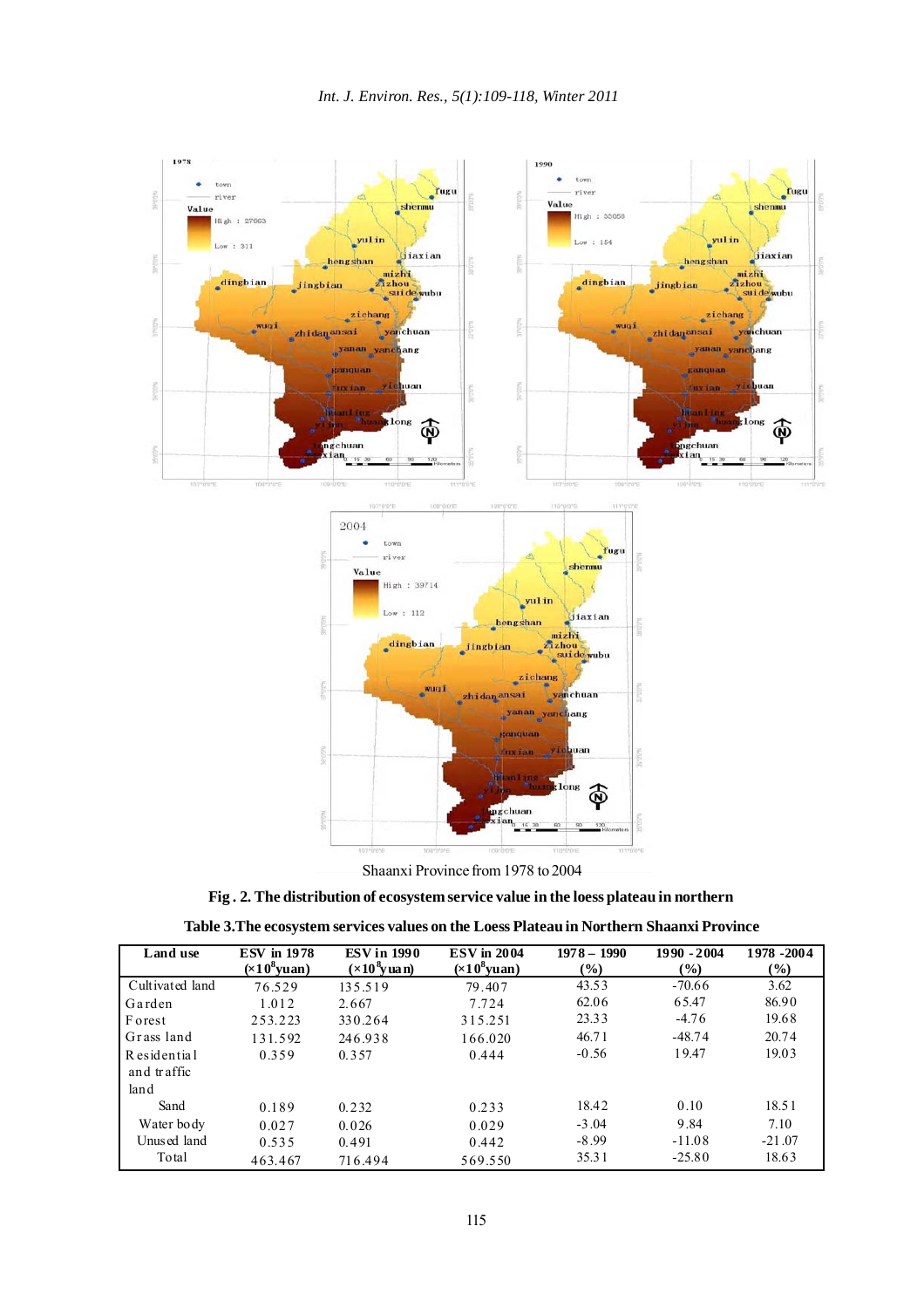|                                   |                  |             | <b>F</b> rovince     |                       |                                         |                  |
|-----------------------------------|------------------|-------------|----------------------|-----------------------|-----------------------------------------|------------------|
|                                   | <b>NPP</b>       | Sand-fixing | soil<br>conservation | water<br>conservation | carbon<br>fixation and<br>oxygen supply | oxygen supply    |
| $ESV_f$<br>$in 1976(10^{8}$ yuan) | 88.53<br>88.53   | 14.09       | 18.50                | 10.68                 | 162.65                                  | 172.78<br>172.78 |
| contribution rate                 | 18.95            | 3.02        | 3.96                 | 2.29                  | 34.81                                   | 36.98            |
| $ESV_f$ in<br>$1990(10^8$ yuan)   | 109.05<br>109.05 | 15.56       | 26.41                | 12.83                 | 200.35                                  | 212.83<br>212.83 |
| contribution rate                 | 18.90            | 2.70        | 4.58                 | 2.22                  | 34.72                                   | 36.88            |
| $ESV_f$ in<br>$2004(10^8$ yuan)   | 105.34<br>105.34 | 15.74       | 28.82                | 12.00                 | 193.52                                  | 205.57<br>205.57 |
| contribution rate                 | 18.78            | 2.81        | 5.14                 | 2.14                  | 34.50                                   | 36.64            |

**Table 4. contribution rate of values of ecosystem service funvtions in the loess plateau in northern Shaanxi Province**

est contribution rate are most, is 8.54%, the main reason is forest destruction in the loess plateau in northern Shaanxi Province is serious.

In 1978 ecosystem service value in the loess plateau in northern Shaanxi Province is equal to same year GDP 69.28 times, in 1990 ecosystem service value is equal to same year GDP 17.24 times, equal to same year GDP 8.56 times in 2004. The ecosystem service value increases by 25.30 millon Yuan in 1990, is 6.09 times than GDP in 1990; The ecosystem service value reduces by 14.69 millon Yuan from 1990 to 2004, approximately is 2 times than GDP in 2004.

On the GIS support, the ecosystem service function value chart in the loess plateau in northern Shaanxi Province from 1978 to 2004 will carry on the overlay analysis. Like the chart shows, from the big region, the ecosystem service function value chart in the loess plateau in northern Shaanxi Province was slowly increasing, and the increasing region of ecosystem service value was mainly in south, change in north is not big. But the reduction of ecosystem service value in the local area very is actually fierce. According to the GIS ,obtains the ecosystem service function value statistics in the loess plateau in northern Shaanxi Province.

The ecosystem service function value statistics in the loess plateau in northern Shaanxi Province has the certain difference in the spatial distribution; From the type of topography, because vegetation cover are higher in the low hills of the loess plateau in northern Shaanxi Province, and woodland (especially shrubs) are more, so ecosystem service function value in the southern loess plateau are higher, the average is 5337.08 yuan/hm<sup>2</sup>, especially in Huanglong,<br>Huangling, Fuxian, Ganquan, Yijun, Yichuan and<br>Luochuan, average unit ecosystem service function Luochuan , average unit ecosystem service function

value are more than 5000 yuan /hm<sup>2</sup>. The ecological environment in hills of the loess plateau in northern Shaanxi Province are more damage, vegetation cover are lower, average unit ecosystem service function value are 3845.22 yuan/hm<sup>2</sup>. However, the northern sandstorm transition zone, because of carrying out the "Three-north shelter" scheme, better vegetation cover, therefore average unit values ecosystem service function value are 4064.83 yuan /hm<sup>2</sup>. The ecosystem service function value in the loess plateau in northern shaanxi province trend from increasing to decreasing in 1978~2004 years, the average in the southern low hills are 6610.05 yuan /hm<sup>2</sup> in 1990, the rate of increase is about 46.29% during 1978-1990, the rate of decrease is about 26.13% during 1990-2004; The average in the central hills are 5141.26 yuan /hm2 in 1990, increased by 63.67% in 1978, while reduced by 42.5% in 2004 ; the average in the northern sandstorm transition are 5623.58yuan /hm2 in 1990, increased by 87.02% in 1978. This feature is basically identical with the natural environment.

Undergo the overall analysis, may show the following conclusion: the ecosystem service function value in the loess plateau in northern shaanxi province was reducing from 1990 to 2004, but the major tendency was increasing from 1978 to 2004, and reduction of ecosystem service value in the local area was fierce. The ecological environment improvement situation regional distribution is uneven, the improved area in south are lager, but the local improvement in north is comparatively greatly slow.

### **CONCLUSION**

In this study, we have estimated that the annual value of the ecosystem services is 56.95 billon RMB in the loess plateau in northern shaanxi province in 2004. However, because of the lack of ample data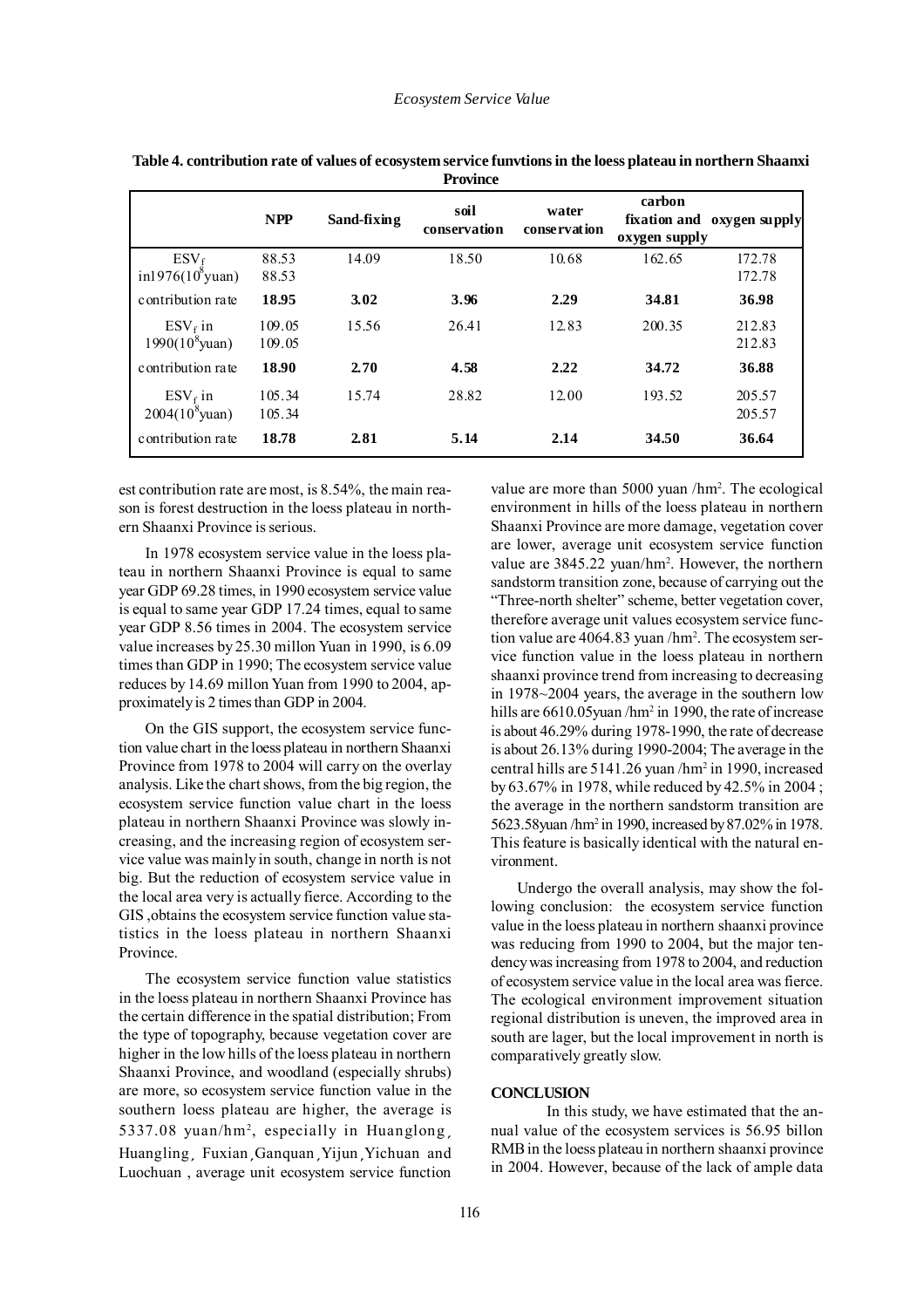and efficient methods, we could not assess every aspect of economic values of forest ecosystem services, such as air purification, decreasing noise, protecting ozonosphere, etc. Despite this limitation the economic value of forest ecosystem is far more than what we had imaged.

During valuing the landue ecosystem services, in order to reflect regional reality exactly, characteristics and percentage of different vegetation types should be considered.

In the loess plateau in northern shaanxi province, from 1978 to 2004, the economic value of the fixing carbon are higher, the economic value of water conservation are lowest, but the economic value of the NPP, fixing carbon and supplying oxygen account for total value above the ninety percent, obviously the vegetation own created the biggest ecosystem service value. Understanding the spatial distribution of natural capital stock is as important as the value of it, especially when the ecosystems are being faced with dramatic changes, it is more urgent. We demarcated the natural capital stock, expressed complex on the map of loess plateau by the means of GIS, providing a foundation for protecting and/or restoring forest capital stock.The economic value of services of the landuse ecosystems in loess plateau is huge. Though the local people obtain little or no profits from it directly, it cannot be doubted that the GNP of the county is produced based on these ecosystem services. In fact, the value of the ecosystem services of approximate 56955million RMB produces local benefits in 2004, such as water supply, soil fertility protection, etc., to support economic development per year. It cannot be imagined that the local people are able to make such huge quantity of investment per year. In addition, many ecosystem services are literally irreplaceable, such as water conservation. In loess plateau ,the value of ecosystem services is an output from the county per year, being a part of support system of human welfare in larger regions, such as hydrological flow regulation, carbon fixation, oxygen supply, etc. With economic development continuing, forest ecosystem services will play a greater role than before and their values will also increase over time.

It is clearly shown that ecosystem services contribute substantially to human welfare on this planet. In the decision-making process, we should give adequate weight to natural capital stock that produces these services and build up the mechanisms of economic compensation for the people who conserve ecosystem services. We should also pay specific attention to conservation of natural capital stock and find ways for its sustainable use. As natural capital and ecosystem services become more stressed and more

'scarce' in the future, we must determine how to use and protect them. The economic valuation of ecosystem services is just a useful starting point.

#### **ACKNOWLEDGEMENTS**

The research work supported by the project of National Natural Science Foundation of China (#40771019), and the project of National Natural Science Foundation of shaanxi province(#2007D16).

#### **REFERENCES**

Bacilli, M. J. and Mendelsohn, L. (1992). Assessing the economic value of traditional medians from tropical rain forest. Conservation Biology, **6**, 128-130.

Bradshaw, T. K. and Muller, B. (1998). Impacts of rapid urban growth on farmland conversion: application of new regional land use policy models and geographical information systems. Rural Sociology, **63 (1)**, 1-25.

Cacha, M. D. M. (1994). Starting resource accounting in protected areas. In: Munasinghe, M., McNeely, J. (Eds.), Protected Area Economics and Policy. IUCN, Cambridge, pp. 151-157.

CAFS (Chinese Academy of Forestry Science), (1994). The assessment on the forest environment resources of China (in Chinese). Beijing (unpublished), p. 63.

Carver, S., Heywood, I., Cornelius, S. and Sear, D. (1995). Evaluating field-based GIS for environmental characterization, modelling and decision-support. International Journal of Geographic Information System, **9**, 475-486.

Chopra, K. (1993). The value of non-timber forest products: an estimation for tropical deciduous forests in India. Economic Botany, **47**, 251-257.

Coleman, M. B., Bearly, T. L., Burke, I. C. and Lauenroth, W. K. (1994). Linking ecological simulation models to geographic information systems: an automated solution. In: Michener, W.K., Brunt, J.W., Stafford, S.G. (Eds.), Environmental Information Management—Ecosystem to Global Scale.Taylor and Francis, London, pp. 397-412.

Common, M., (1996). In: Common, M. (Ed.), Environmental and Resource Economics: An Introduction. Longman, London, pp. 309-359.

Daniel, J. D. (1986). Existence values and normative economics: implication for valuing water resources. Water Resources Research, **22 (11)**, 1509-1518.

Eade, J. D. O. and Moran, D. (1996). Spatial economic valuation: benefits transfer using geographical information systems Journal of Environmental Management, **48**, 97- 110.

ECCWCA (The Editorial Committee of 'Chinese Water Conservancy Almanac') (Ed.), (1996). Chinese Water Conservancy Almanac (in Chinese), Water conservancy press, Beijing.

ESRI (Environmental System Research Institute) (Ed.), (1994). Understanding GIS: The ARC/INFO Method. Environmental System Research Institute, Redlands.